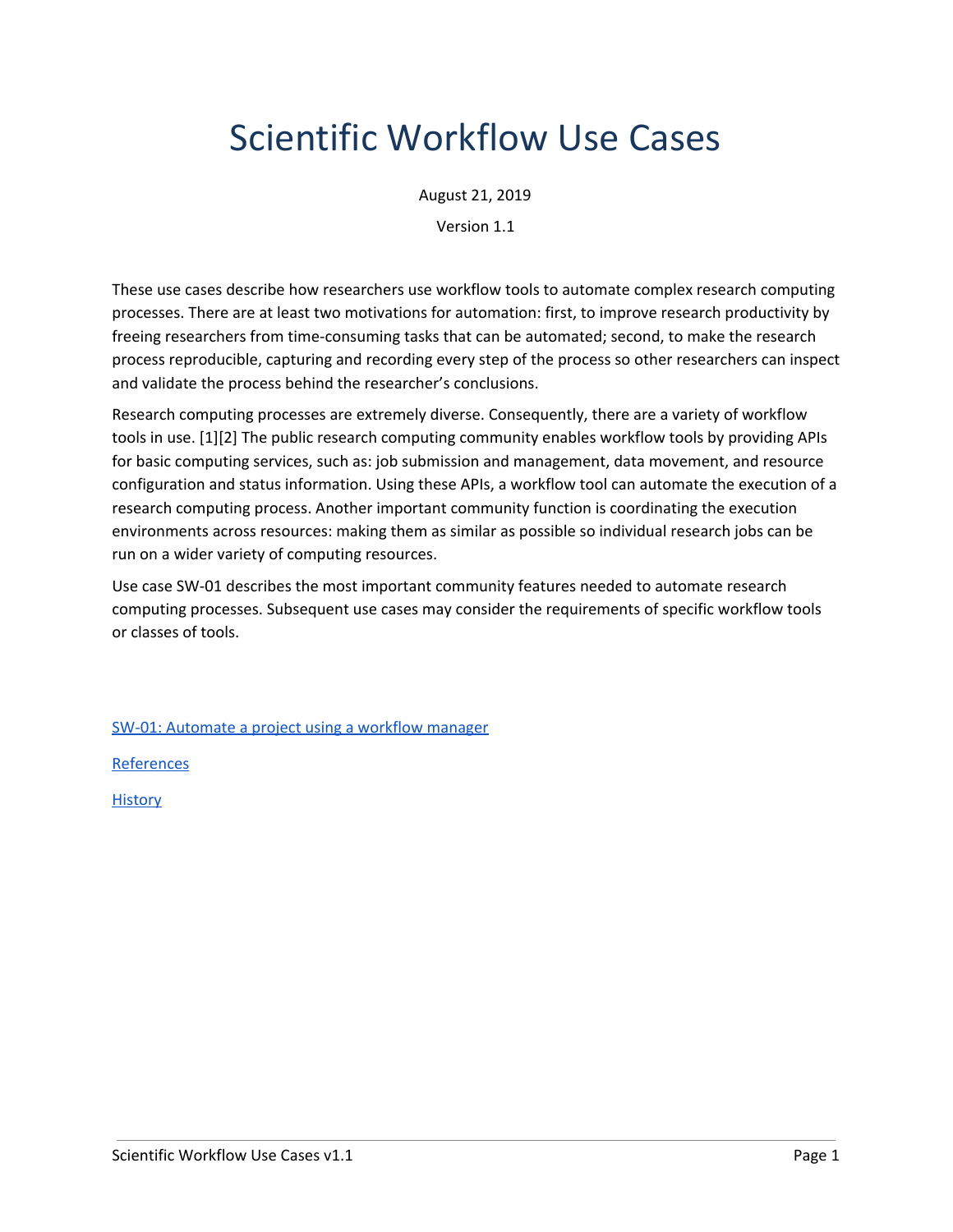## <span id="page-1-0"></span>**SW-01: Automate a project using a workflow manager**

A **researcher** needs to automate a project to run on one or more community resources using a workflow manager so the project can be completed as quickly as possible. The project consists of a large set of application runs. We'll refer to these application runs as "jobs" and the entire set of jobs as the "project." (A project is also often known as an "ensemble," or a "workflow"). The workflow manager is an application that automates the execution of the project.

We assume the following things are true.

- 1. The researcher is registered with the community and belongs to a project that has received at least one allocation of community resources.
- 2. Any project allocations are based on an existing software application and reasonable estimates for the required resources. (CPU hours, RAM, storage, etc.)
- 3. The application is already installed and validated on the allocated resources. *(Use case HPC-01 describes the process of installing and validating an application on a community resource.)*
- 4. The researcher is using a workflow manager application to manage the project's jobs.
- 5. The workflow manager is configured to use the community's standard mechanisms for remote job submission (use case CAN-01), file transfer (use case CAN-02), resource information (use case CAN-08), and resource status information (use case CAN-07).

In most cases, the researcher wants to experience it as follows.

- 1. First, the researcher defines the jobs that need to be run.
- 2. Then, the researcher logs into a workflow manager using the researcher's community identity AND the researcher's identities in any other communities.
- 3. Then, the researcher enters the project allocation information, specifying which resources have been allocated and the allocation ID for each resource.
- 4. Then, the researcher enters the job descriptions into the workflow manager. At this point, the workflow manager processes the job descriptions, identifies any dependencies between the jobs, and constructs a plan for the ordering of job execution. The researcher may review this plan and iterate with the workflow manager if necessary.
- 5. Then, the researcher instructs the workflow manager to begin submitting jobs. At this point, the workflow manager begins monitoring the status of each resource and submitting jobs to appropriate resources following the plan from Step 3. This continues until all the project's jobs have completed. For each job:
	- a. The workflow manager stages any required inputs to the resource.
	- b. The workflow manager submits the job to the resource's queue.
	- c. The workflow manager monitors the job status until the job completes.
	- d. The workflow manager retrieves the job's exit code and gathers outputs as appropriate.
	- e. If the exit code doesn't confirm successful completion of the job, the workflow manager uses diagnostic info to decide whether to resubmit the job to the same resource, resubmit to a different resource (if any are available), or alert the researcher to the issue.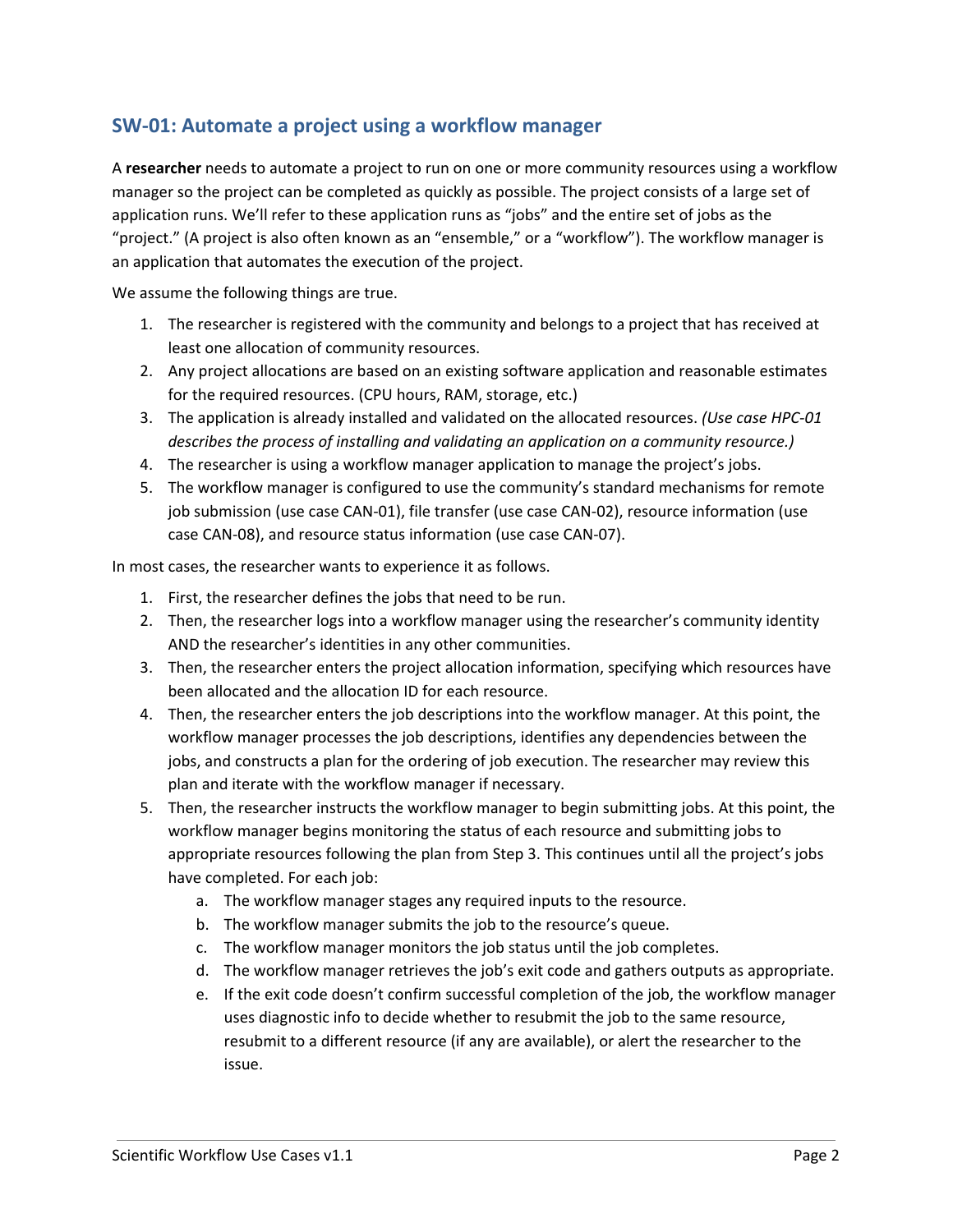- 6. While jobs are queued and/or running, the researcher monitors the project status using the workflow manager's status interface.
- 7. While jobs are queued and/or running, the researcher may pause execution, cancelling any queued or running jobs on resources and returning them to the workflow manager's set of pending jobs.
- 8. While jobs are queued and/or running, the researcher may cancel execution, cancelling any queued or running jobs on resources and emptying the workflow manager's set of pending jobs.
- 9. When all of the project's jobs have completed, the researcher uses the results to complete the researcher's research goals. The researcher will acknowledge the community, the workflow manager application, and each resource's service provider in publications resulting from the project, and will cooperate with community requests for help with reports, science stories, etc. based on the results of the project.

We'll take any solution, as long as the following are true.

- 1. The researcher can use the solution to process several million jobs per project.
- 2. In Steps 1 and 4, the workflow manager accepts job descriptions in one or more common formats, such as DRMAA ([https://www.drmaa.org/\)](https://www.drmaa.org/) and equivalent.
- 3. In Steps 1 and 4, the researcher doesn't need to specify the resource on which each job will run. The workflow manager makes these decisions dynamically during Step 5 based on the allocation information provided in Step 3 and current resource status information.
- 4. In Step 2, the user experience for logging into the workflow manager using a community identity is as described in use case IDM-06 or IDM-07. (IDM-06 for web applications, IDM-07 for locally installed applications.)
- 5. In Step 2, the workflow manager can obtain credentials (as described in use case CAN-06) that allow: (1) input/output staging on each resource; (2) job submission and management on each resource; and (3) use of community information services.
- 6. In Step 3, the workflow manager can retrieve resource information for each allocated resource (see use case CAN-08).
- 7. In Step 5, the workflow manager can dynamically obtain status information from each resource as described in use case CAN-07. The status information is sufficient to enable the workflow manager to make appropriate decisions about where and when to submit each job to minimize the overall project runtime given the available resources. Ideally, this includes a queue wait time forecast for each resource with 95% confidence intervals that have width < 25% of the requested wall time.
- 8. In Steps 5a and 5d, the workflow manager can stage job inputs and outputs as described in use case CAN-02. The interface provides sufficient status information for the workflow manager to know when staging has completed successfully vs. completed with errors.
- 9. In Steps 5b, 5c, and 5d, the workflow manager can submit and manage jobs on each resource as described in use case CAN-01.
- 10. In Step 5e, the community's job submission interface provides sufficient job status information for the workflow manager to know when jobs have completed successfully vs. completed with errors. Error conditions are sufficiently clear that the workflow manager can decide whether to